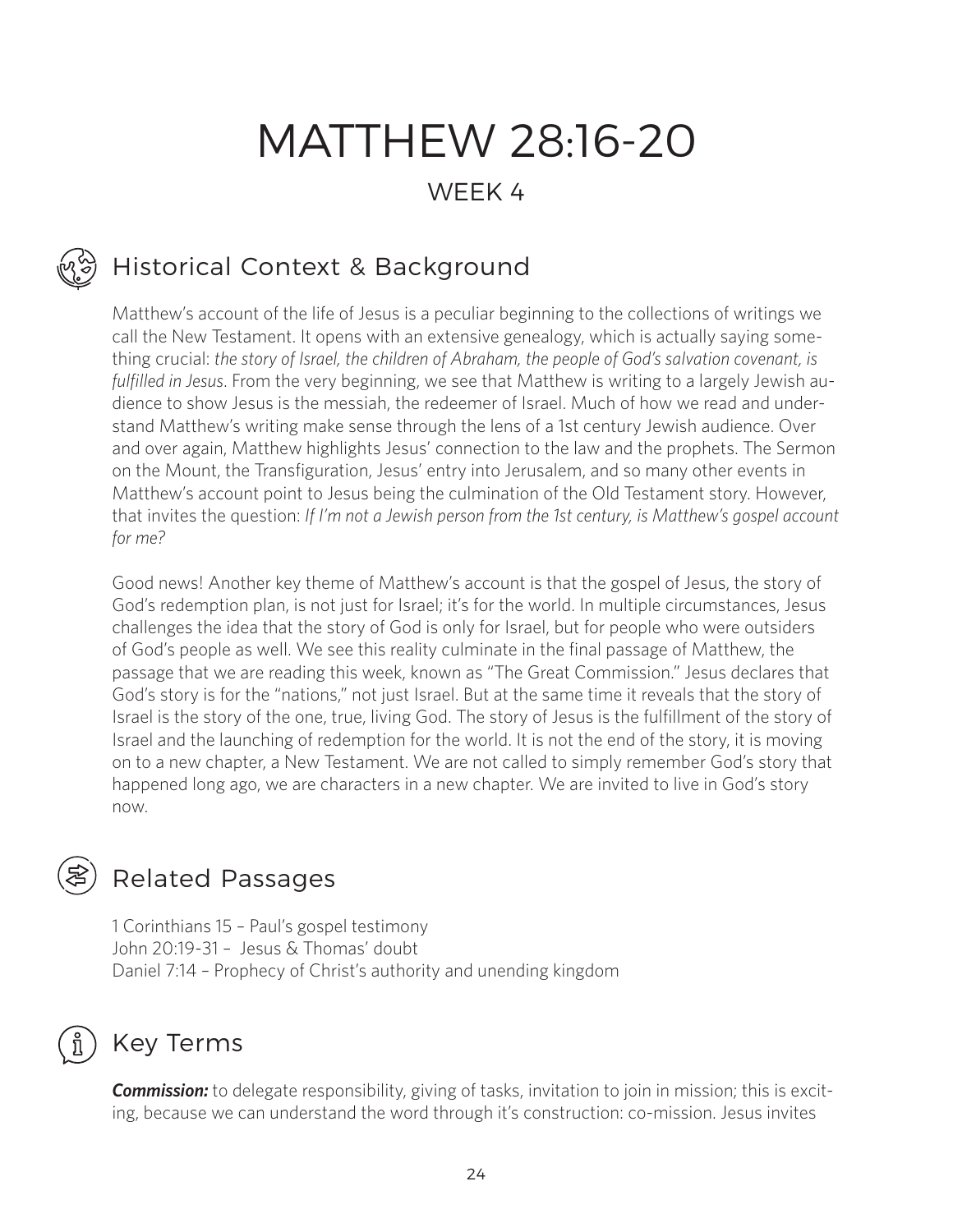his followers into his mission, his salvation plan for his beloved world.

*Galilee*: a region in the North of Israel; it is the region where the majority of Jesus' ministry centered; in the time of Jesus it was like the "sticks" of Israel, often thought to be less sophisticated or important than Judah, the region around Jerusalem.

**Nations**: When Jesus says to make disciples of all nations, he doesn't just mean go to every country, like Belgium or Tanzania or Mongolia. The word nations really means more like every "ethnic group" or "people group."

*"All"*: After extensive research we found the word actually means *all*.



### Key Themes

*"But some doubted"*: There is a warning and an encouragement in v. 17: Even some who saw the risen Jesus doubted. The Message translates this passage in a really helpful way, "*Some, though, held back, not sure about worship, about risking themselves totally*." We need to be aware that we are never impervious to doubt, but we shouldn't despair in this truth. Because in this same passage Jesus entrusts his redemption mission to even some of those who wrestled with doubt when they saw his risen body. Jesus is gracious to us in our doubts, and still trusts us even though we wrestle with questions. Interestingly enough, in John's gospel the first time we see the full confession of Jesus as *God* (not just messiah) by the disciples is when Jesus has mercy on Thomas' doubt and reveals himself to Thomas (John 20:28).

**Jesus has all authority**: The moment we find ourself in this passage is immediately after the resurrection. Jesus has left the grave behind and is now in possession of all authority in heaven and on earth. Jesus gives the church the authority to teach, baptize, heal the sick (Matthew 10:8), cast out demons (Mark 3:15), and forgive sins (John 20:22).

*"Go and make disciples of all nations"*: Bible teachers have gone back and forth on whether this is a command to go on mission to other nations and share the gospel, or if this means "*as you go* about your life wherever you are," share the gospel in that context. The answer to this is: yes, both. Christ may call you to another continent. (There are almost seven thousand unreached people groups (or UPGs) in the world that have never heard the good news of Christ!) Or he may call you to stay in the same place your whole life. Whatever the case, Jesus has called you to join him on mission wherever you are. On campus, off campus, at CSF, at home. But for those of us who don't "go" live as missionaries, *how* do we live on mission?

*Disciples don't just have a mission, Disciples ARE the mission*: As followers of Jesus, we have a mission to make disciples. And that's not just making brand new disciples, but also encouraging other disciples into spiritual maturity. The mission of Jesus is through the body of followers throughout the world. We don't just have missions to accomplish—like social justice or community service or prayer walks (which are all good things!)—*simply being a Jesus follower is your mission*! You are baptised into life as a disciple and as a disciple-maker.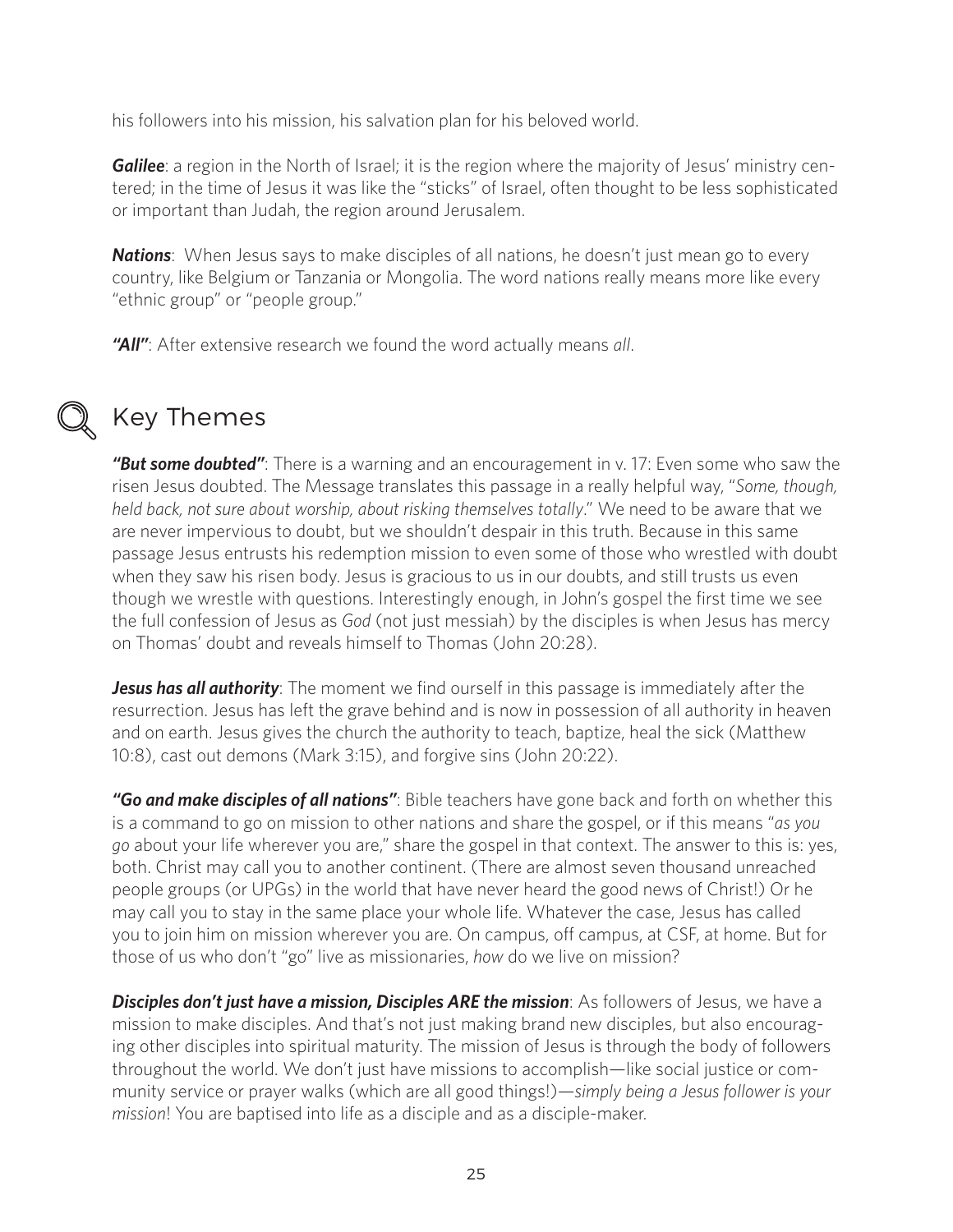*"I am with you"*: With his parting words, Jesus reminds his disciples that he is with them always. As they live on mission, his presence is a promise, and we see it fulfilled two ways. First, the Holy Spirit is the presence of God in our lives. Second, a life on mission is not a solitary life, it is a life of community with God and with people. The Church is Christ's body. A missional life is lived out of the overflow of life with God. And we should take comfort in the fact that Christ isn't calling us to *our* work, he's calling us to *his* work.



### Quotes & Illustrations

*"We must be global Christians with a global vision because our God is a global God."*

### JOHN R. W. STOTT

*"The history of missions is the history of answered prayer."*

#### SAMUEL ZWEMER

*"Missions is not the ultimate goal of the church. Worship is. Missions exists because worship doesn't."* 

### JOHN PIPER

*"The Great Commission is too big for anyone to accomplish alone and too important not to try to do together."*

#### STEVE MOORE

### Three Main Points

- 1. A missional life is lived with God. In order to make disciples (like Jesus commanded) you must be a disciple.
- 2. Disciples don't just have a mission, disciples are the mission. Christ's final command is to bring people in.
- 3. Jesus promises he is with us. All authority belongs to him, and as we go, we can rest in the fact that our work is his work, and there is victory is in Christ.



### Discussion Questions

- What do we learn about Jesus in this passage? What do we learn about people in this passage?
- Do you consider your life to be aligned with Christ's mission? Where/how are you fulfilling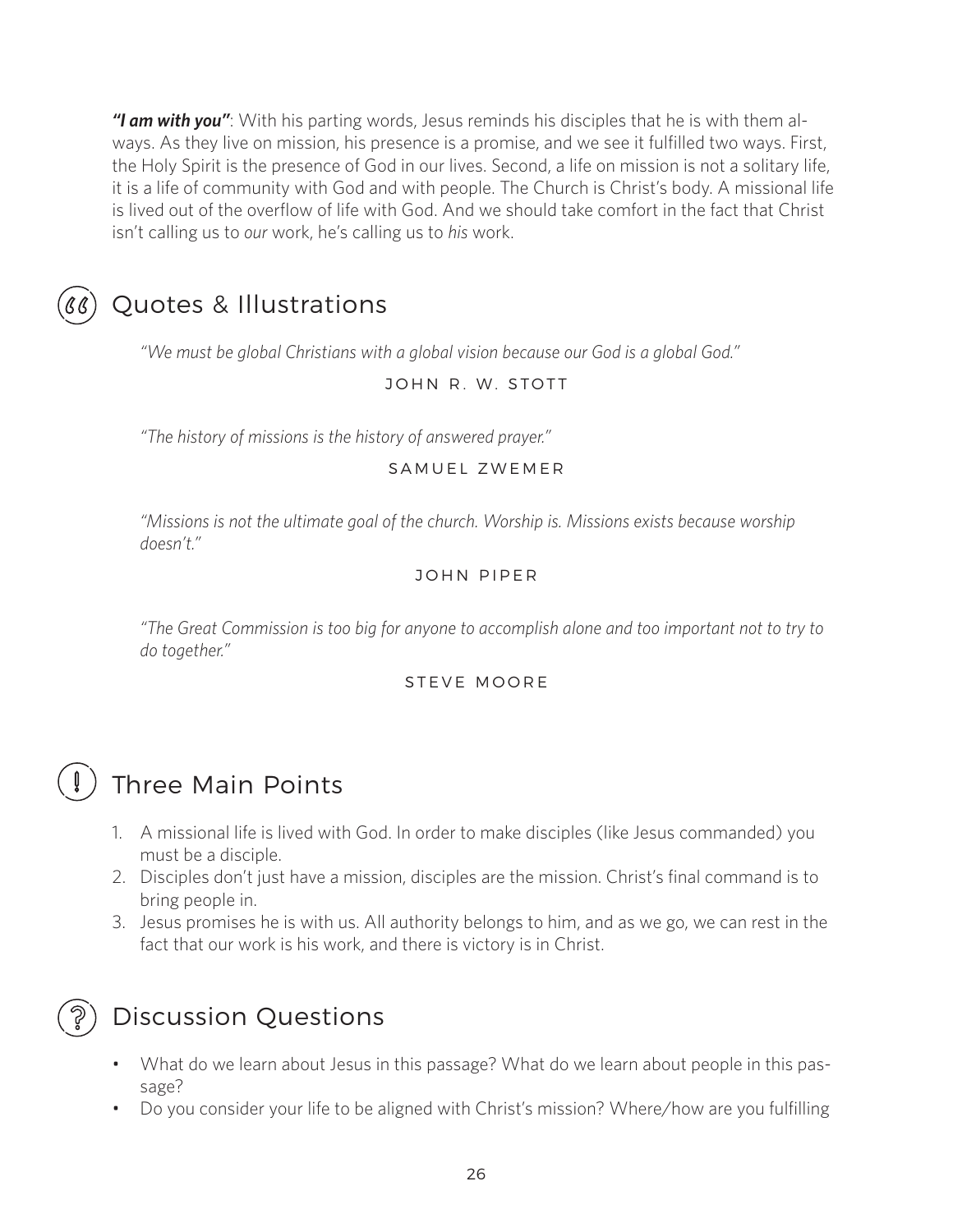the great commission?

- Is your life with God consistent enough to sustain a missional life?
- What does the life of a disciple look like? What does it include?
- What aspects of discipleship are you not regularly pursuing? What are some practical ways you can take ONE step toward being a better disciple this week?
- A really helpful bible study tool: Whenever you see "therefore" always ask yourself, what is that "therefore" there for? In this case, what is it communicate in verse 19? (Jesus has all authority therefore whatever he tells us carries the weight and importance of the risen King)
- How do you see yourself as a disciple-maker?
- For those of us who don't "go" live as missionaries, how do we live on mission?
- Is there someone in your life that you feel led to share Jesus with?
- How do you share your faith in a not-weird way?
- Is Jesus really the authority in your life? Or are you?
- God has a heart for the nations, do you share that?
- Have you been baptized? Do you think baptism is important? What does baptism do, if anything? (You can have them read Romans 6 if they bite on this question.)
- Jesus includes doubters in the great commission. That's weird. How do the Scriptures talk about doubt? Are there things you doubt about your faith? What do you think Jesus' response to that is? What should your response to that be? (Leader: check out Mark 9, especially verse 24)
- One of Jesus' commands here is to teach others "to obey everything I have commanded you." Does obedience have a central role in how you think about life as a disciple? How does helping others toward obedience fit into helping others grow as disciples?

## Application & Practice

*Pray for the nations*: Checkout *www.icommittopray.com* and learn how you can begin praying for the church across the nations! Say a prayer for an unreached people group each day this week.

*Make Disciples*: This week think of one person you have regular contact with who isn't an active Christian. Invite that person to Synergy (and then you sit by them). If they go, grab lunch with them on Friday and talk about what they thought about it. Or, if they say no, don't be awkward. Especially with people we're good friends with, they're open to have deep conversations. Ask them if they're religious (in a casual but serious way), and have a meaningful conversation about it.

**Be a Disciple**: Honestly evaluate your spiritual life and your daily practices. Identify an aspect of your life that isn't being shaped by being a disciple (how you use your time or money, your prayer life or lack-there-of, etc.). This week commit yourself to a simple practice—like being generous or starting your day with prayer—that moves in the direction of a life wholly shaped by following Jesus.